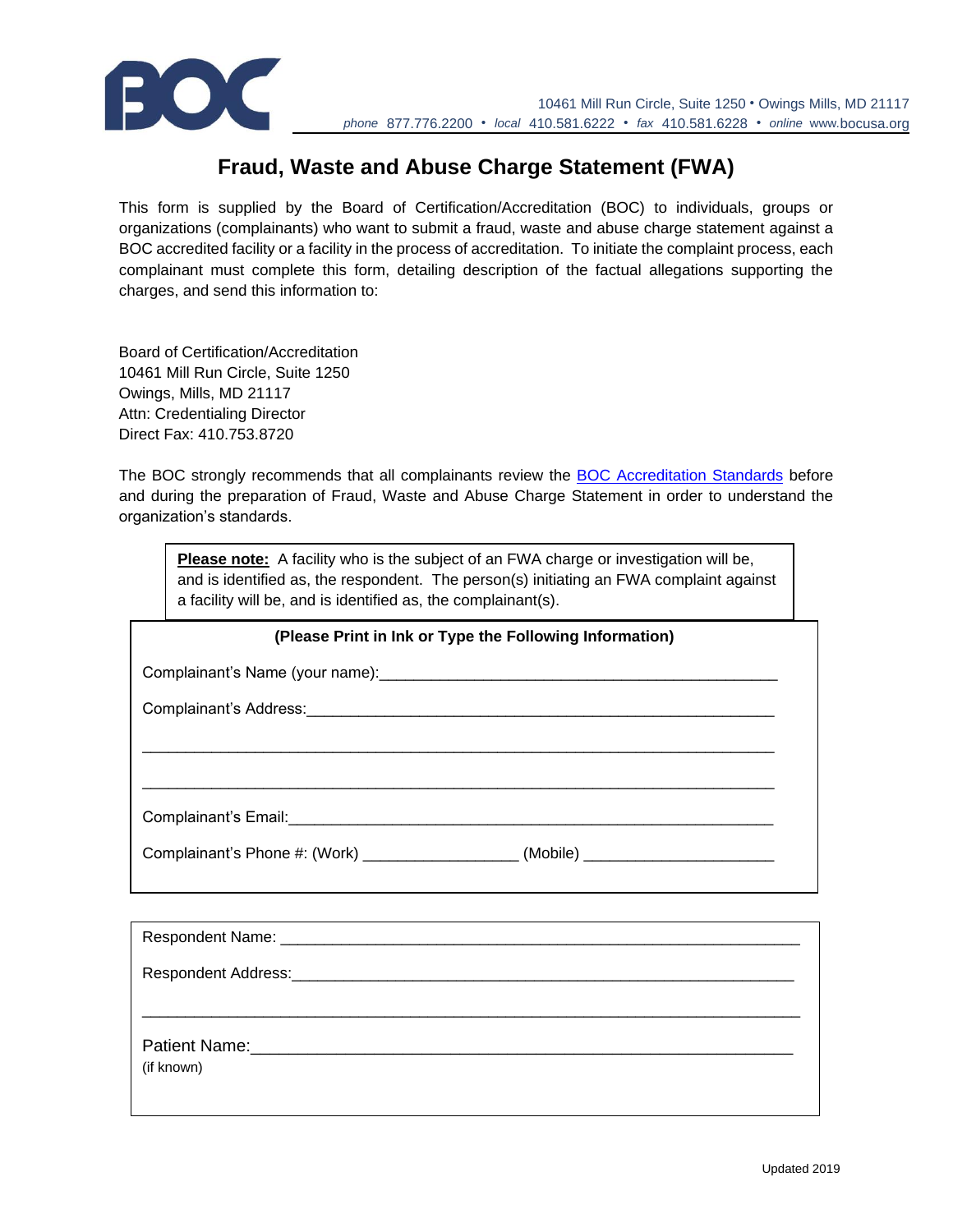## **INFORMATION TO BE SUPPLIED BY THE COMPLAINANT**

1. Statement of Complaint: The following is a summary and statement of the facts, which the complainant believes support the issuance of a formal complaint by the BOC. This factual statement must include a clear explanation of the alleged fraud, waste or abuse. The statement need not include all of the evidence the complainant is prepared to present; however, the complainant must explain the facts in sufficient detail to permit the respondent facility to answer the allegations. If the space below is not sufficient, additional pages may be used and attached.

2. Related Actions: The complainant should list any actions taken or contemplated that are directed at the same or related complaints. For example, the complainant should identify any complaints filed with state licensure or regulatory boards, courts or judicial forums, employers, etc.

3. Applicable Provisions of the [BOC Accreditation Standards:](https://www.bocusa.org/wp-content/uploads/Facility_Accreditation_Standards.pdf) The complainant should list all provisions of the BOC Accreditation Standards that are relevant to this case that the complainant believes should be considered with respect to the case. Please review and refer to the current BOC Accreditation Standards on the BOC website.